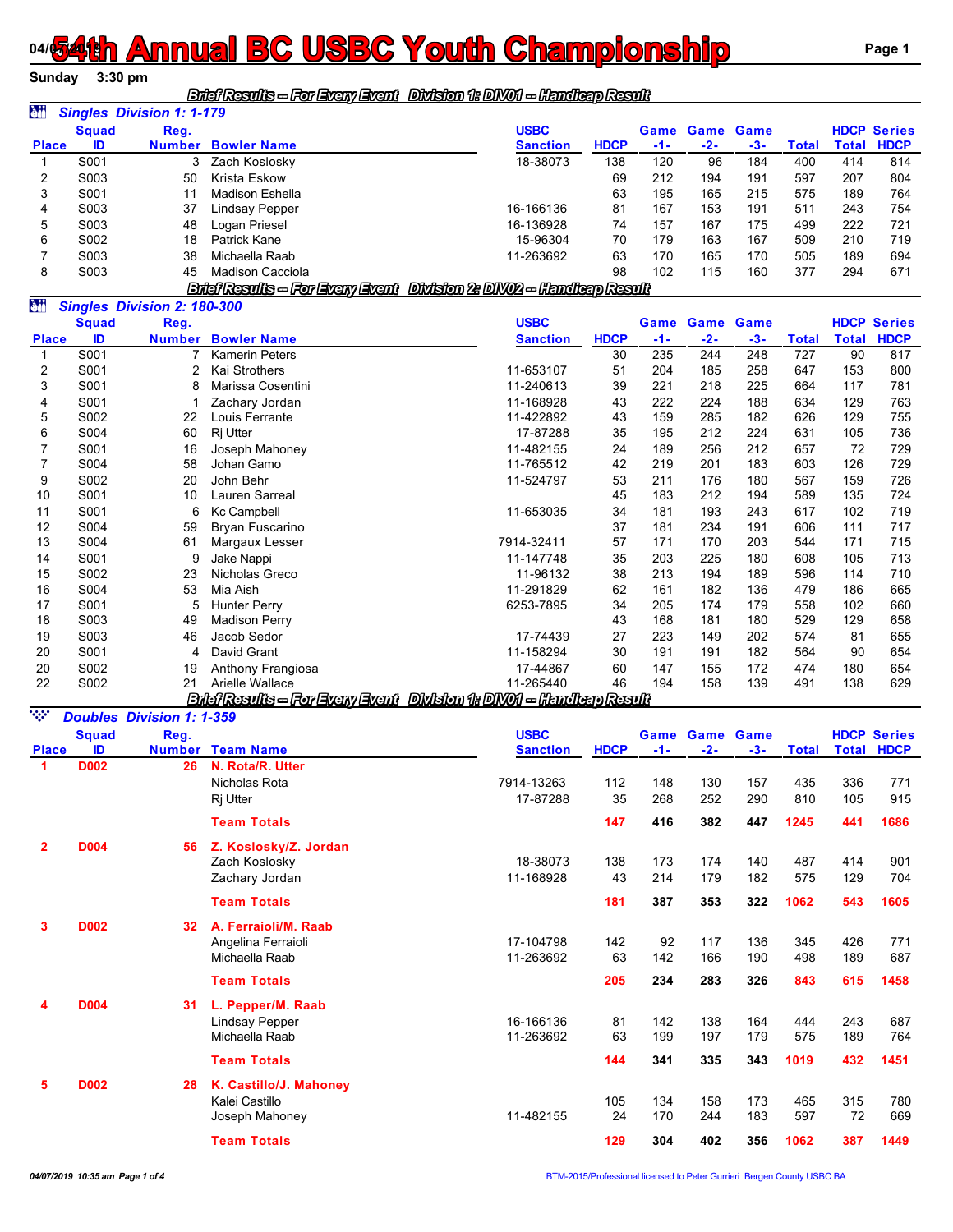| 04/07/2019     |              |                                            | 54th Annual BC USBC Youth Championship<br>Page 2                            |                                |             |            |                              |            |              |              |                                   |  |
|----------------|--------------|--------------------------------------------|-----------------------------------------------------------------------------|--------------------------------|-------------|------------|------------------------------|------------|--------------|--------------|-----------------------------------|--|
| <b>Place</b>   | Squad<br>ID  | Reg.                                       | <b>Number Team Name</b>                                                     | <b>USBC</b><br><b>Sanction</b> | <b>HDCP</b> | -1-        | <b>Game Game Game</b><br>-2- | $-3-$      | <b>Total</b> | <b>Total</b> | <b>HDCP Series</b><br><b>HDCP</b> |  |
| 6              | <b>D002</b>  | 33                                         | M. Ryan/L. Pepper<br>Mackenzie Ryan<br><b>Lindsay Pepper</b>                | 18-37412<br>16-166136          | 103<br>81   | 118<br>181 | 148<br>165                   | 139<br>145 | 405<br>491   | 309<br>243   | 714<br>734                        |  |
|                |              |                                            | <b>Team Totals</b>                                                          |                                | 184         | 299        | 313                          | 284        | 896          | 552          | 1448                              |  |
| 7              | <b>D003</b>  | 51                                         | D. Stoupakis/T. Pullen-baer<br>Dino Stoupakis<br>Thomas Pullen-baer         | 11-678352<br>8886-5692         | 62<br>69    | 183<br>131 | 178<br>172                   | 189<br>184 | 550<br>487   | 186<br>207   | 736<br>694                        |  |
|                |              |                                            | <b>Team Totals</b>                                                          |                                | 131         | 314        | 350                          | 373        | 1037         | 393          | 1430                              |  |
| 8              | <b>D001</b>  | 12                                         | J. Behr/P. Kane<br>John Behr<br>Patrick Kane                                | 11-524797<br>15-96304          | 53<br>70    | 203<br>210 | 158<br>138                   | 137<br>178 | 498<br>526   | 159<br>210   | 657<br>736                        |  |
|                |              |                                            | <b>Team Totals</b>                                                          |                                | 123         | 413        | 296                          | 315        | 1024         | 369          | 1393                              |  |
| 9              | <b>D003</b>  | 41                                         | D. Grant/K. Katayama<br>David Grant<br>Koko Katayama                        | 11-158294                      | 30<br>95    | 215<br>125 | 231<br>134                   | 169<br>143 | 615<br>402   | 90<br>285    | 705<br>687                        |  |
|                |              |                                            | <b>Team Totals</b>                                                          |                                | 125         | 340        | 365                          | 312        | 1017         | 375          | 1392                              |  |
| 10             | <b>D001</b>  | 17                                         | A. Manspoizer/G. Ferguson<br>Aaron Manspoizer<br>George Ferguson            |                                | 66<br>36    | 123<br>158 | 160<br>119                   | 169<br>216 | 452<br>493   | 198<br>108   | 650<br>601                        |  |
|                |              |                                            | <b>Team Totals</b>                                                          |                                | 102         | 281        | 279                          | 385        | 945          | 306          | 1251                              |  |
|                |              |                                            | Brief Results - For Every Event Division 2: DIVO2 - Handlerp Result         |                                |             |            |                              |            |              |              |                                   |  |
| NGC 1          | <b>Squad</b> | <b>Doubles Division 2: 360-600</b><br>Reg. |                                                                             | <b>USBC</b>                    |             | Game       | <b>Game Game</b>             |            |              |              | <b>HDCP Series</b>                |  |
| <b>Place</b>   | ID           | <b>Number</b>                              | <b>Team Name</b>                                                            | <b>Sanction</b>                | <b>HDCP</b> | -1-        | -2-                          | -3-        | Total        | <b>Total</b> | <b>HDCP</b>                       |  |
| -1             | <b>D002</b>  | 34                                         | M. Eshella/L. Sarreal<br><b>Madison Eshella</b><br>Lauren Sarreal           |                                | 63<br>45    | 183<br>202 | 235<br>224                   | 189<br>276 | 607<br>702   | 189<br>135   | 796<br>837                        |  |
|                |              |                                            | <b>Team Totals</b>                                                          |                                | 108         | 385        | 459                          | 465        | 1309         | 324          | 1633                              |  |
| 2              | <b>D003</b>  | 52                                         | <b>B. Fuscarino/J. Gamo</b><br>Bryan Fuscarino<br>Johan Gamo                | 11-765512                      | 37<br>42    | 256<br>202 | 256<br>210                   | 170<br>247 | 682<br>659   | 111<br>126   | 793<br>785                        |  |
|                |              |                                            | <b>Team Totals</b>                                                          |                                | 79          | 458        | 466                          | 417        | 1341         | 237          | 1578                              |  |
| 3              | <b>D002</b>  | 25                                         | <b>M. Cosentini/K. Peters</b><br>Marissa Cosentini<br><b>Kamerin Peters</b> | 11-240613                      | 39<br>30    | 237<br>239 | 213<br>266                   | 201<br>193 | 651<br>698   | 117<br>90    | 768<br>788                        |  |
|                |              |                                            | <b>Team Totals</b>                                                          |                                | 69          | 476        | 479                          | 394        | 1349         | 207          | 1556                              |  |
|                | <b>D002</b>  | 35                                         | K. Eskow/M. Perry<br>Krista Eskow<br><b>Madison Perry</b>                   |                                | 69<br>43    | 183<br>209 | 203<br>226                   | 173<br>223 | 559<br>658   | 207<br>129   | 766<br>787                        |  |
|                |              |                                            | <b>Team Totals</b>                                                          |                                | 112         | 392        | 429                          | 396        | 1217         | 336          | 1553                              |  |
| 5              | <b>D004</b>  | 55                                         | A. Frangiosa/N. Greco<br>Anthony Frangiosa<br>Nicholas Greco                | 17-44867<br>11-96132           | 60<br>38    | 243<br>167 | 180<br>195                   | 193<br>193 | 616<br>555   | 180<br>114   | 796<br>669                        |  |
|                |              |                                            | <b>Team Totals</b>                                                          |                                | 98          | 410        | 375                          | 386        | 1171         | 294          | 1465                              |  |
| 6              | <b>D002</b>  | 27                                         | K. Strothers/K. Campbell<br><b>Kai Strothers</b><br><b>Kc Campbell</b>      | 11-653107<br>11-653035         | 51<br>34    | 155<br>243 | 224<br>215                   | 156<br>199 | 535<br>657   | 153<br>102   | 688<br>759                        |  |
|                |              |                                            | <b>Team Totals</b>                                                          |                                | 85          | 398        | 439                          | 355        | 1192         | 255          | 1447                              |  |
| $\overline{7}$ | <b>D003</b>  | 40                                         | D. Gerber/B. Gerber<br>Dylan Gerber<br><b>Brandon Gerber</b>                | 17-15418<br>11-636532          | 78<br>25    | 202<br>197 | 169<br>212                   | 151<br>199 | 522<br>608   | 234<br>75    | 756<br>683                        |  |
|                |              |                                            | <b>Team Totals</b>                                                          |                                | 103         | 399        | 381                          | 350        | 1130         | 309          | 1439                              |  |
| 8              | <b>D001</b>  | 13                                         | A. Wallace/M. Lesser<br>Arielle Wallace<br>Margaux Lesser                   | 11-265440<br>7914-32411        | 46<br>57    | 192<br>183 | 226<br>168                   | 156<br>181 | 574<br>532   | 138<br>171   | 712<br>703                        |  |

*04/07/2019 10:35 am Page 2 of 4* BTM-2015/Professional licensed to Peter Gurrieri Bergen County USBC BA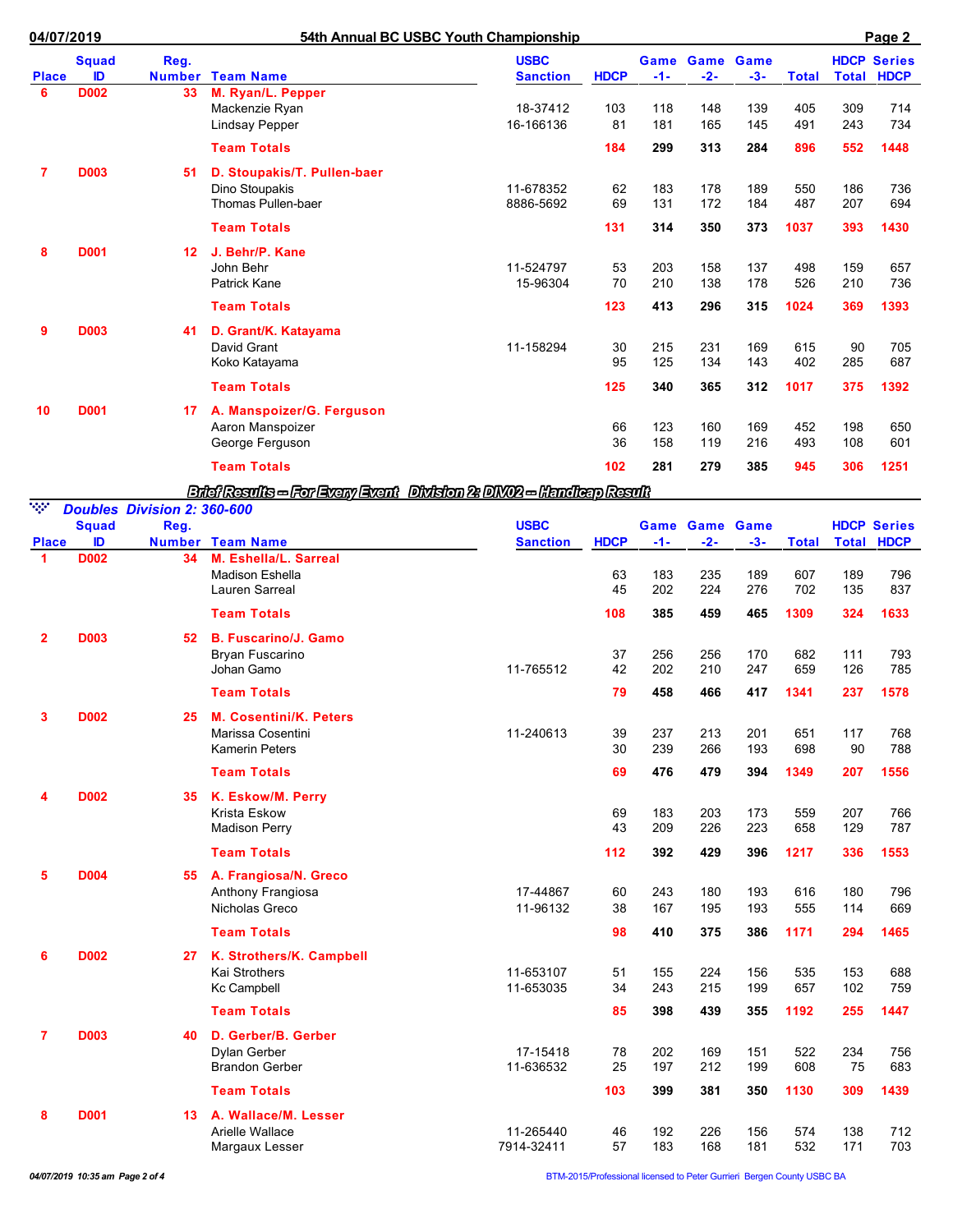| <b>Place</b> | <b>Squad</b><br>ID | Reg.<br><b>Number</b> | <b>Team Name</b>         | <b>USBC</b><br><b>Sanction</b> | <b>HDCP</b> | Game<br>$-1-$ | Game<br>$-2-$ | Game<br>$-3-$ | <b>Total</b> | <b>HDCP</b><br>Total | <b>Series</b><br><b>HDCP</b> |
|--------------|--------------------|-----------------------|--------------------------|--------------------------------|-------------|---------------|---------------|---------------|--------------|----------------------|------------------------------|
|              |                    |                       | <b>Team Totals</b>       |                                | 103         | 375           | 394           | 337           | 1106         | 309                  | 1415                         |
| 9            | <b>D003</b>        | 42                    | S. Morris/T. Lauber      |                                |             |               |               |               |              |                      |                              |
|              |                    |                       | <b>Scott Morris</b>      | 7914-13264                     | 27          | 203           | 227           | 179           | 609          | 81                   | 690                          |
|              |                    |                       | <b>Trevor Lauber</b>     | 7914-54557                     | 41          | 167           | 236           | 194           | 597          | 123                  | 720                          |
|              |                    |                       | <b>Team Totals</b>       |                                | 68          | 370           | 463           | 373           | 1206         | 204                  | 1410                         |
| 10           | <b>D002</b>        | 30                    | J. Nappi/H. Perry        |                                |             |               |               |               |              |                      |                              |
|              |                    |                       | Jake Nappi               | 11-147748                      | 35          | 198           | 221           | 188           | 607          | 105                  | 712                          |
|              |                    |                       | <b>Hunter Perry</b>      | 6253-7895                      | 34          | 191           | 212           | 174           | 577          | 102                  | 679                          |
|              |                    |                       | <b>Team Totals</b>       |                                | 69          | 389           | 433           | 362           | 1184         | 207                  | 1391                         |
| 11           | <b>D004</b>        | 54                    | A. Wallace/L. Ferrante   |                                |             |               |               |               |              |                      |                              |
|              |                    |                       | Airelle Wallace          | 11-265440                      | 46          | 200           | 206           | 170           | 576          | 138                  | 714                          |
|              |                    |                       | Louis Ferrante           | 11-422892                      | 43          | 185           | 156           | 153           | 494          | 129                  | 623                          |
|              |                    |                       | <b>Team Totals</b>       |                                | 89          | 385           | 362           | 323           | 1070         | 267                  | 1337                         |
| 12           | <b>D003</b>        | 39                    | M. Bellifemini/A. Brunda |                                |             |               |               |               |              |                      |                              |
|              |                    |                       | Michael Bellifemini      | 7914-32403                     | 41          | 193           | 144           | 223           | 560          | 123                  | 683                          |
|              |                    |                       | Amelia Brunda            |                                | 49          | 145           | 129           | 213           | 487          | 147                  | 634                          |
|              |                    |                       | <b>Team Totals</b>       |                                | 90          | 338           | 273           | 436           | 1047         | 270                  | 1317                         |
| 13           | <b>D002</b>        | 29                    | R. Duncan/D. Grant       |                                |             |               |               |               |              |                      |                              |
|              |                    |                       | Rachel Duncan            | 7914-38246                     | 61          | 175           | 158           | 148           | 481          | 183                  | 664                          |
|              |                    |                       | David Grant              | 11-158294                      | 30          | 190           | 204           | 145           | 539          | 90                   | 629                          |
|              |                    |                       | <b>Team Totals</b>       |                                | 91          | 365           | 362           | 293           | 1020         | 273                  | 1293                         |